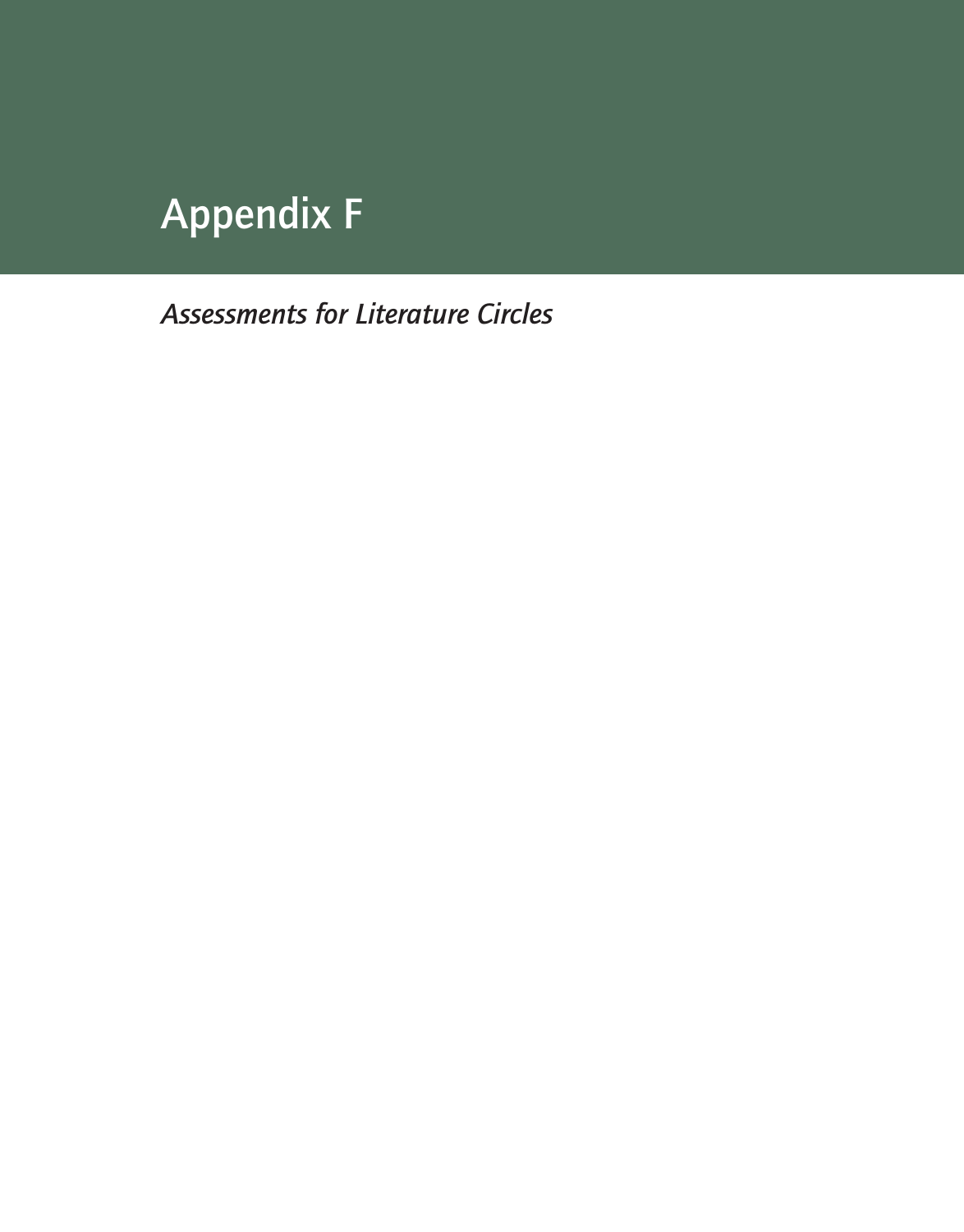## Student Note-Taking Sheet

Name: \_\_\_\_\_\_\_\_\_\_\_\_\_\_\_\_\_\_\_\_\_\_\_\_\_\_\_\_\_\_\_\_\_\_\_\_\_\_\_\_\_\_\_\_\_\_\_\_\_\_\_\_\_\_\_\_\_\_\_\_\_\_\_\_\_\_

| Discussion Director:          | Summarizer:                |  |
|-------------------------------|----------------------------|--|
|                               | $\mathop{\text{\rm T:\,}}$ |  |
|                               | D:                         |  |
| What part made them ask this? | D:                         |  |
|                               | D:                         |  |
|                               | C:                         |  |
| Passage Picker:               | Word Finder:               |  |
|                               |                            |  |
|                               | Definition:                |  |
|                               |                            |  |
|                               | Sentence you created:      |  |
| Page number: _____________    |                            |  |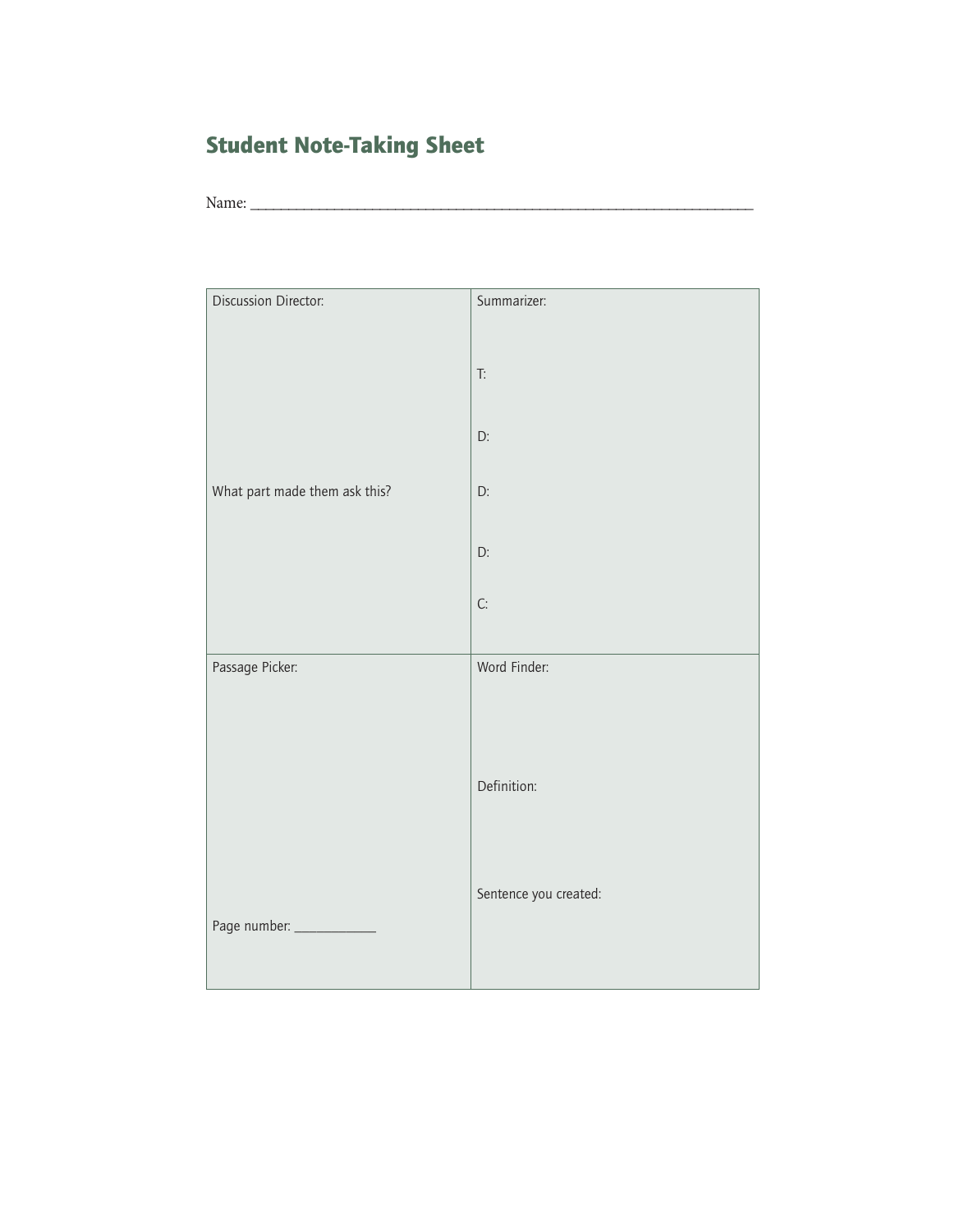## Job Assessment Rubric: Literature Circles/Reading Response

Student Name: \_\_\_\_\_\_\_\_\_\_\_\_\_\_\_\_\_\_\_\_\_\_\_\_\_\_\_\_\_\_\_\_\_\_\_\_\_\_\_\_\_\_\_\_\_\_\_\_\_\_\_\_\_ Grade: \_\_\_\_\_\_\_\_\_\_\_\_\_\_\_\_

|                                                      | <b>Wow</b>                                                                                                            | <b>Strong</b>                                                               | Developing                                                                                                                        | <b>Emerging</b>                                                              |
|------------------------------------------------------|-----------------------------------------------------------------------------------------------------------------------|-----------------------------------------------------------------------------|-----------------------------------------------------------------------------------------------------------------------------------|------------------------------------------------------------------------------|
|                                                      | 4                                                                                                                     | 3                                                                           | $\overline{2}$                                                                                                                    |                                                                              |
| Comprehension                                        | Shows a high level of<br>comprehension. All of<br>the job relates to<br>reading and went<br>beyond the literal level. | Shows high<br>comprehension.<br>Most of the job<br>relates to reading.      | Shows a medium<br>level of<br>comprehension. Parts<br>of the job relate to<br>reading.                                            | Shows a low level of<br>comprehension. Job<br>does not relate to<br>reading. |
| Completion<br>of Job                                 | All aspects of the job<br>are detailed, clear, and<br>relate to reading.<br>Follows directions<br>completely.         | Job is complete and<br>includes adequate<br>details. Follows<br>directions. | Job is complete but<br>with limited<br>responses. Some may<br>not relate to reading.<br>Does not follow<br>directions completely. | Work is incomplete.<br>Does not follow<br>directions.                        |
| Writing/<br>Speaking<br>Performance:<br>Organization | Superbly organized and<br>focused.                                                                                    | Organization helps<br>the ideas flow<br>logically.                          | Organization is<br>unclear and loosely<br>focused.                                                                                | Organization is very<br>confusing.                                           |
| Writing<br>Performance:<br>Conventions               | Grammar usage<br>contributes to clarity.<br>Free from conventional<br>errors.                                         | One or two grammar<br>and/or punctuation<br>errors.                         | Grammar and/or<br>punctuation errors<br>are common.                                                                               | Frequent serious<br>disruption in<br>grammar and/or<br>punctuation.          |
| Writing<br>Performance:<br><b>Neatness</b>           | Handwriting effort is<br>notable.                                                                                     | Handwriting effort<br>is evident but may<br>need improvement.               | Handwriting is<br>readable, but effort<br>is low                                                                                  | Handwriting is very<br>messy and may be<br>unreadable.                       |

\_\_\_\_\_\_\_\_\_\_\_\_\_\_\_\_\_\_\_\_\_\_\_\_\_\_\_\_\_\_\_\_\_\_\_\_\_\_\_\_\_\_\_\_\_\_\_\_\_\_\_\_\_\_\_\_\_\_\_\_\_\_\_\_\_\_\_\_\_\_\_\_\_\_\_\_\_\_\_\_\_\_\_\_\_\_

\_\_\_\_\_\_\_\_\_\_\_\_\_\_\_\_\_\_\_\_\_\_\_\_\_\_\_\_\_\_\_\_\_\_\_\_\_\_\_\_\_\_\_\_\_\_\_\_\_\_\_\_\_\_\_\_\_\_\_\_\_\_\_\_\_\_\_\_\_\_\_\_\_\_\_\_\_\_\_\_\_\_\_\_\_\_

\_\_\_\_\_\_\_\_\_\_\_\_\_\_\_\_\_\_\_\_\_\_\_\_\_\_\_\_\_\_\_\_\_\_\_\_\_\_\_\_\_\_\_\_\_\_\_\_\_\_\_\_\_\_\_\_\_\_\_\_\_\_\_\_\_\_\_\_\_\_\_\_\_\_\_\_\_\_\_\_\_\_\_\_\_\_

\_\_\_\_\_\_\_\_\_\_\_\_\_\_\_\_\_\_\_\_\_\_\_\_\_\_\_\_\_\_\_\_\_\_\_\_\_\_\_\_\_\_\_\_\_\_\_\_\_\_\_\_\_\_\_\_\_\_\_\_\_\_\_\_\_\_\_\_\_\_\_\_\_\_\_\_\_\_\_\_\_\_\_\_\_\_

Comments: